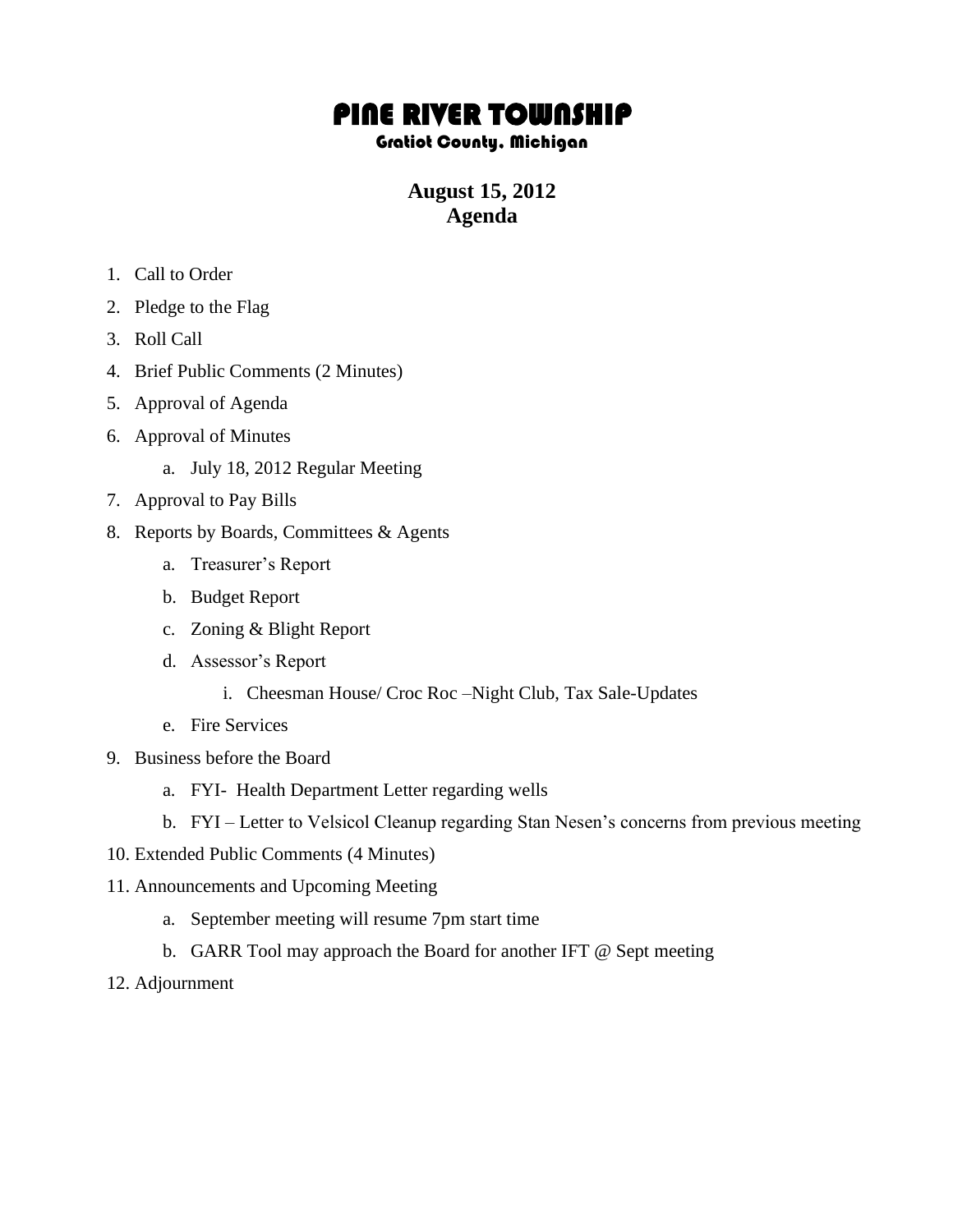## **MINUTES OF THE PINE RIVER TOWNSHIP BOARD MONTHLY MEETING August 15, 2012**

- 1. The regular monthly meeting of the Pine River Township Board was called to order at 8:00 pm by Supervisor Beeson at the Township Hall.
- 2. Pledge the flag: The board and the public said the pledge to the flag.
- 3. Roll Call: Beeson: present, Moeggenborg: present, Rademacher: present, Baker: present, Best: present. All Board Members present.
- 4. Brief Public comments (2 minutes): Mike Huckleberry running for State Representative 70<sup>th</sup> District introduced himself and asked for support in the upcoming November Election. John Renneberg made comments on County Commissioners meeting he attended the night before.
- 5. Approve the Agenda: Motion by Moeggenborg: second by Best: to approve the Agenda as presented. All board members approved. Motion carried 5-0.
- 6. Approve the Minutes: Motion by Moeggenborg: second by Best: to approve the Regular Meeting Minutes of July 18, 2012. All board members approved. Motion carried 5-0.
- 7. Approval to Pay Bills: Motion made by Moeggenborg: second by Baker: to pay bills as presented in the amount of \$ 22,573.93. All board members approved. Motion carried 5-0.
- 8. Reports by Boards, Committees & Agents
	- a. Treasurers Report Discussion; report placed on file.
	- b. Budget Report Discussion: report placed on file.
	- c. Zoning & Blight Officer Discussion: report placed on file
	- d. Assessor Report Discussion
		- Cheesman Rd House / Croc Rox Night Club Tax Sale Updates
	- e. Fire Services Discussion;
- 9. Business before the Board
	- a. Health Department Letter regarding wells Discussion
	- b. EPA Letter regarding Stan Nesen's concerns from last month meeting. Kevin has not heard anything so he will elevate the letter looking for a response.
- 10. Extended Public Comments (4 Minutes)
- 11. Announcements and Upcoming Meetings
	- a. September meeting will resume at 7:00 pm start time
	- b. GARR Tool may approach the Board for another IFT @ Sept. meeting